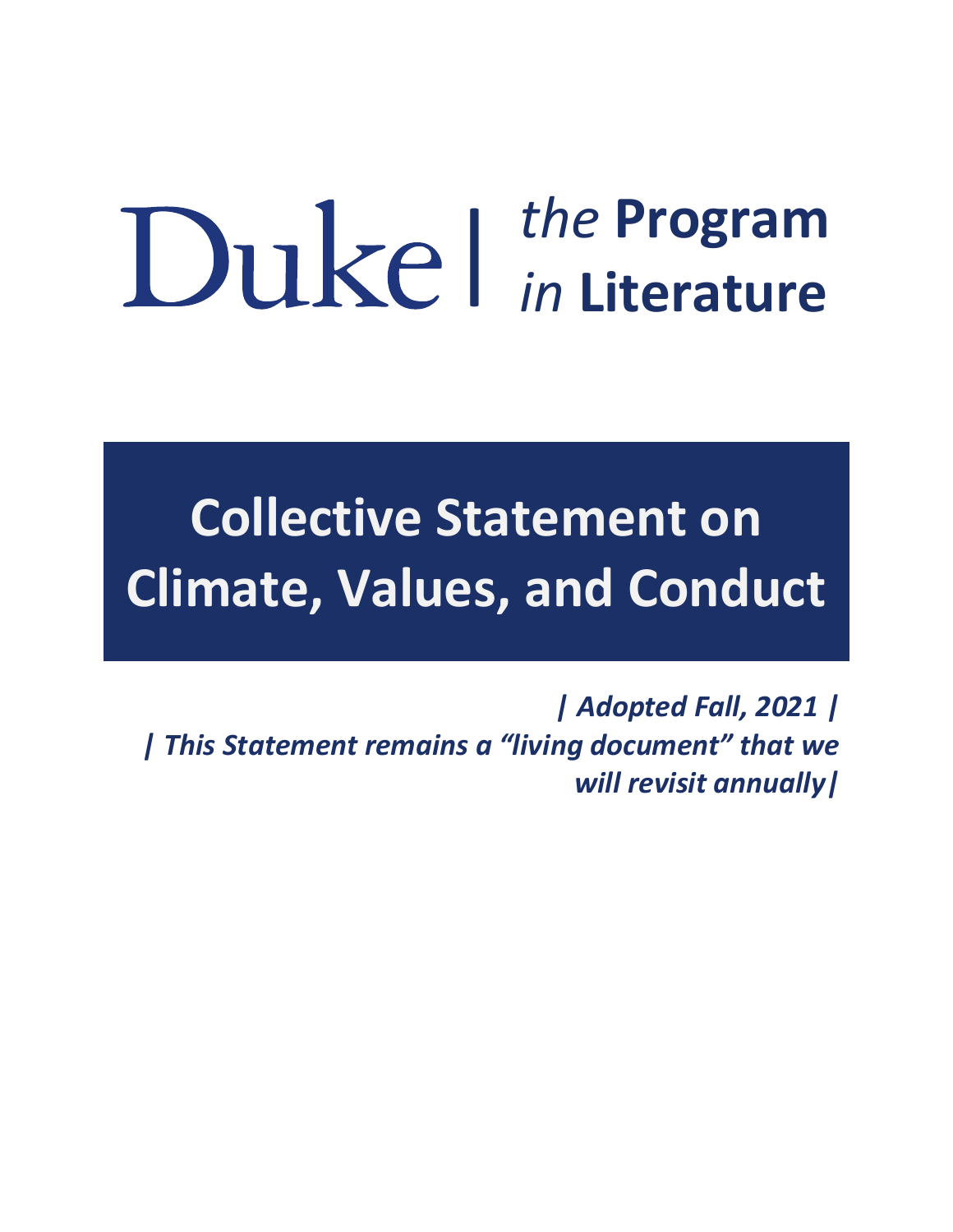# **TABLE OF CONTENTS**

| 1. |                                                                                                        |  |
|----|--------------------------------------------------------------------------------------------------------|--|
| 2. |                                                                                                        |  |
| 3. |                                                                                                        |  |
| 4. |                                                                                                        |  |
|    |                                                                                                        |  |
|    |                                                                                                        |  |
|    | Reporting an Incident to the Office of Student Conduct and Community Standards  11                     |  |
| 5. |                                                                                                        |  |
|    | Duke Policy and Procedures on Prohibited Discrimination, Harassment and Related Misconduct (PPDHRM) 12 |  |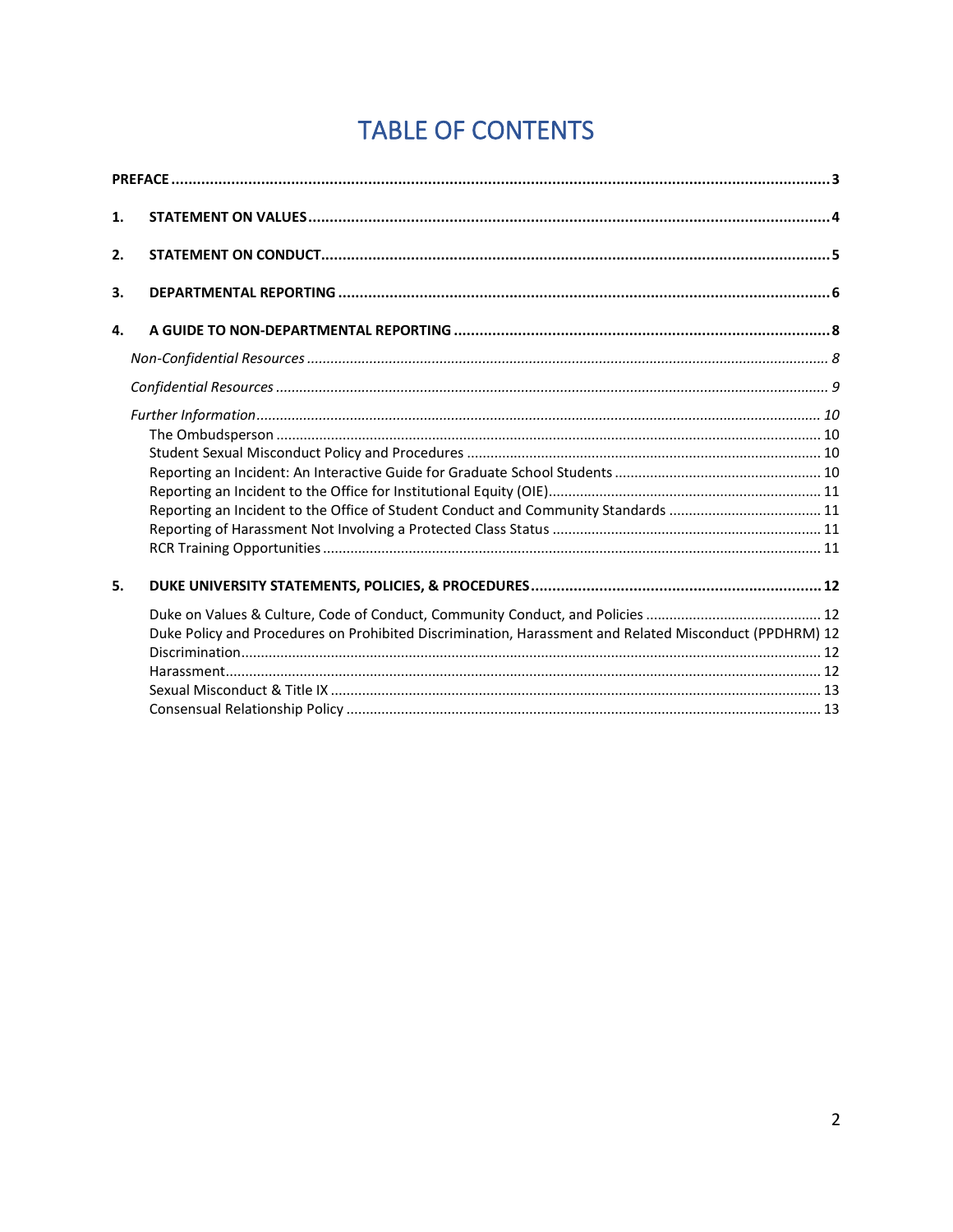## PREFACE

**To fulfill the educational, research, and professional mission of the Program in Literature, we uphold the present "Collective Statement on Climate, Values, & Conduct," which has been written in the spirit of respect, support, inclusion, accountability, and transparency.** 

Below, we share departmental and university-wide values and expectations of conduct based on which we hold ourselves accountable as students, researchers, educators, and administrators, and through which we aspire to do our work and support each other respectfully and professionally. We stand firmly committed to issues of diversity, equity, and inclusion, and we agree to create an environment that actively supports the humanity, dignity, and safety of our students, our staff, and our faculty. This Statement is expressly intended to support members of our community in their navigation of situations that can arise in academic departments. Accordingly, it does not address many situations that might be covered by Faculty Handbook policies, Duke Human Resources regulations, or the legal system.

To this end, our collective commitments regarding departmental values and conduct are outlined below. This is a working document that we will revisit each year to remind ourselves of the commitments outlined here, but also with the intent of updating these based on feedback and guidance from our community members.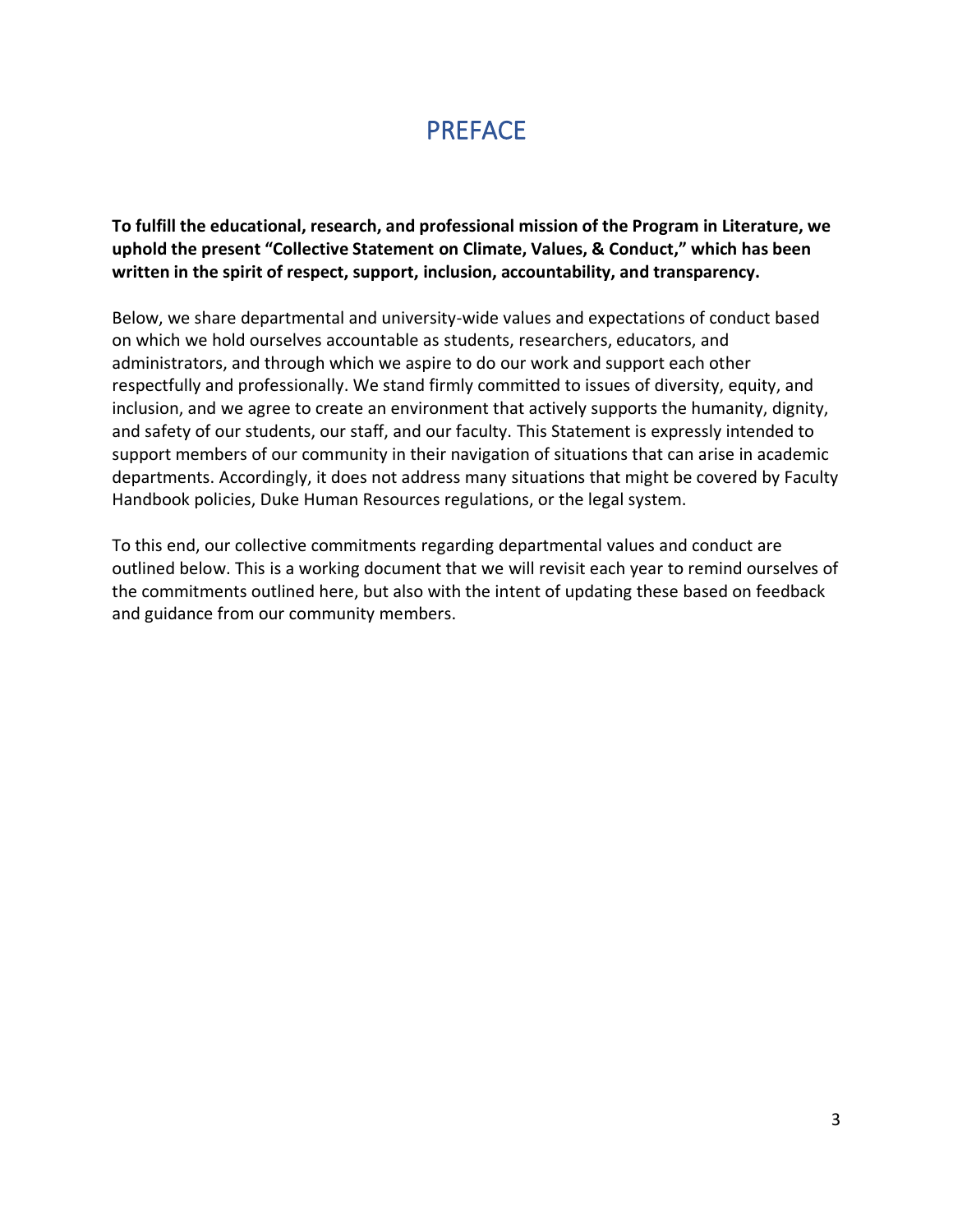## 1. STATEMENT ON VALUES

The Program in Literature supports a climate that facilitates personal and career growth, welcomes, and includes all backgrounds and viewpoints, and supports its community. We understand that the achievement of our individual and collective goals depends on a culture of mutual respect and collegial interaction among all its community members: undergraduate and graduate students, postdoctoral fellows, staff, faculty, and visitors. This includes interactions inperson and electronic, both named and anonymous, at Duke or when representing Duke at external events.

We affirm our collective obligation to fostering a community where all members can thrive. With this:

- we remain committed, in both our teaching and research undertakings, to open expression and exchange of ideas, and to the consideration of controversial topics from multiple points of view, within a climate of respect, understanding, and inclusiveness
- we pledge to treat one another with kindness and thoughtfulness, acknowledging and honoring each person's individual worth and unique contributions to our community
- we dedicate ourselves to creating an environment that is inclusive, diverse, and equitable, where individuals are encouraged to retain their uniqueness and can feel a sense of belonging no matter their background or identities, including, but not limited to: age, color, disability, gender, gender expression, gender identity, genetic information, national origin, race, religion, sex (including pregnancy), sexual orientation, or veteran status (collectively, "protected status" or "protected characteristics", as defined by Duke's Policy on Prohibited Discrimination, Harassment and Related Misconduct), as well as socioeconomic background, marital status, political affiliation, or educational background and academic rank
- we agree to uphold the highest standards of professional ethics, to not tolerate insulting, dismissive, or hateful remarks and actions, and to recognize that assumptions or long-cherished beliefs can and should be challenged
- we take responsibility for providing a clear and reliable process for reporting and responding promptly to reports of violations of these standards, and for promoting a shared understanding of our accountability for our actions and the effects they may have
- we share and abide by Duke University's Statement on Values & Culture, its Code of Conduct, its Community Conduct Statement, its Policies, and its Policy on Prohibited Discrimination, Harassment and Related Misconduct (see Section 5 of this Statement)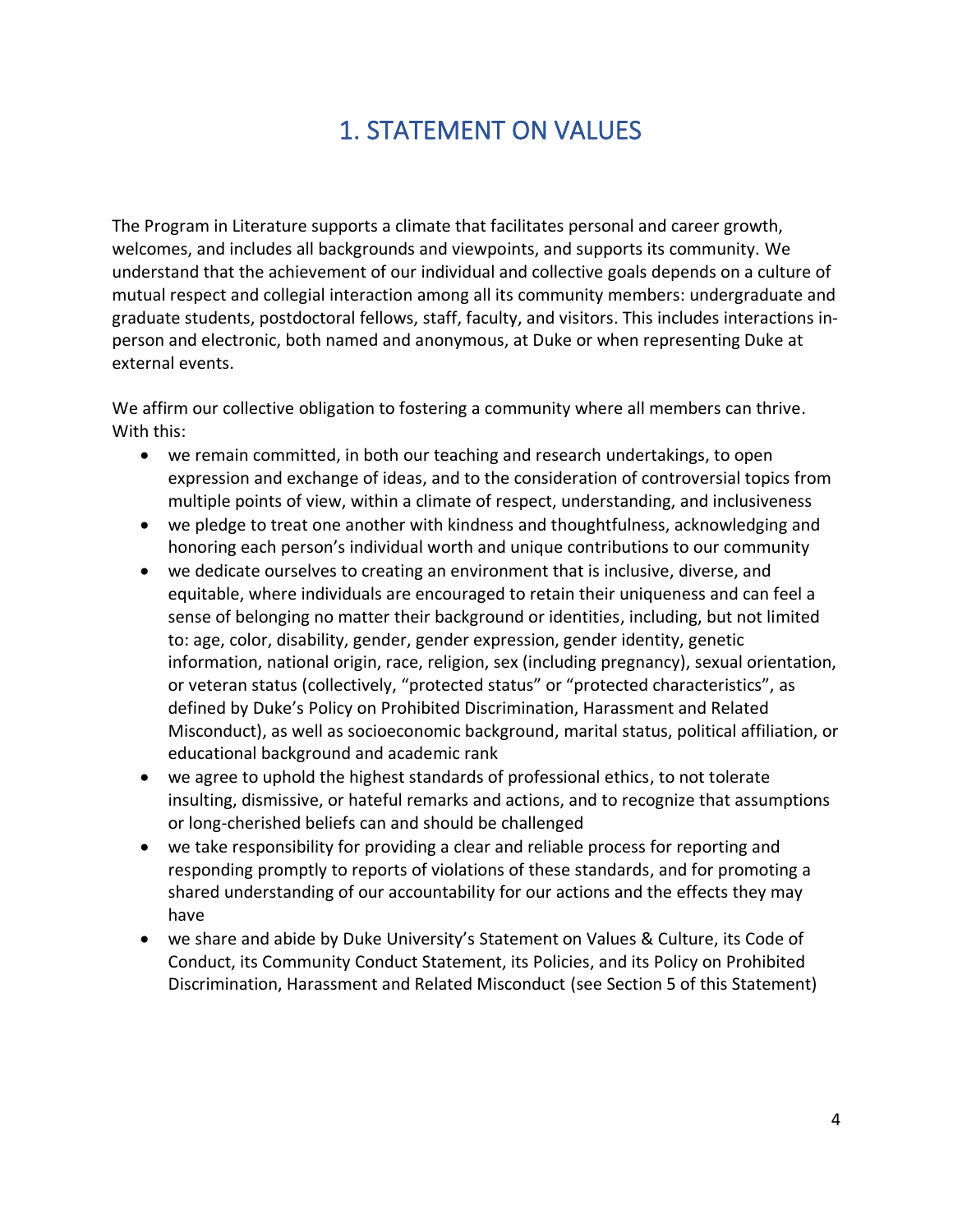## 2. STATEMENT ON CONDUCT

All community members and visitors will abide by our Collective Statement outlined here, as well as Duke's Statement on Values and Culture, its Community Conduct Statements, its Code of Conduct, and its Nondiscrimination Statement and Policy on Harassment (see Section 5 of this Statement).

Creating a supportive climate within our department but also in our work with other departments, institutions, and collaborators is critical to our mission. Our commitment to a constructive and rewarding climate requires a commitment to inclusion, diversity, and equity. With this, we affirm our pledge to equal opportunity and fair treatment of all members of our community: undergraduate and graduate students, postdoctoral fellows, staff, faculty, and visitors. We will conduct ourselves in a manner that is welcoming to all and free from any form of discrimination, harassment, or unprofessional behavior, as outlined in this Collective Statement on Climate, Values, and Conduct.

Cultivating a culture that is welcoming, inclusive, and constructive for all requires a continued commitment to standards of mutual respect, collegiality, and professional conduct, always upheld. It also requires confronting the legacies of racism, misogyny, homophobia, antisemitism, and other forms of bias. We pledge ourselves to countering bias, to fostering diversity in our department, and to not tolerating any inappropriate actions or statements based on individual characteristics such as age, color, disability, gender, gender expression, gender identity, genetic information, national origin, race, religion, sex (including pregnancy), sexual orientation, veteran status, socioeconomic background, marital status, political affiliation, or educational background and academic rank. **Disruptive, harassing, or unwanted behavior of any kind will not be tolerated. These behaviors include, but are not limited to, inappropriate or intimidating actions, gestures and language, unwelcome jokes or inappropriate comments, unwanted touching or attention, offensive images, and other nuisance behaviors.** The reporting of grievances related to such behaviors is outlined in the following Sections 3 and 4.

Some behaviors that threaten free, open, and respectful discussions fall under the category of discriminatory behaviors that violate federal law, including assault, sexual harassment, research misconduct, and asset misappropriation. In these cases, any faculty member, staff member, or student who becomes aware of such a complaint is legally required to notify University administrators. Departmental officers can help faculty, staff, and students to locate the proper administrator. Please also refer to the resources linked in Section 4 of this Statement.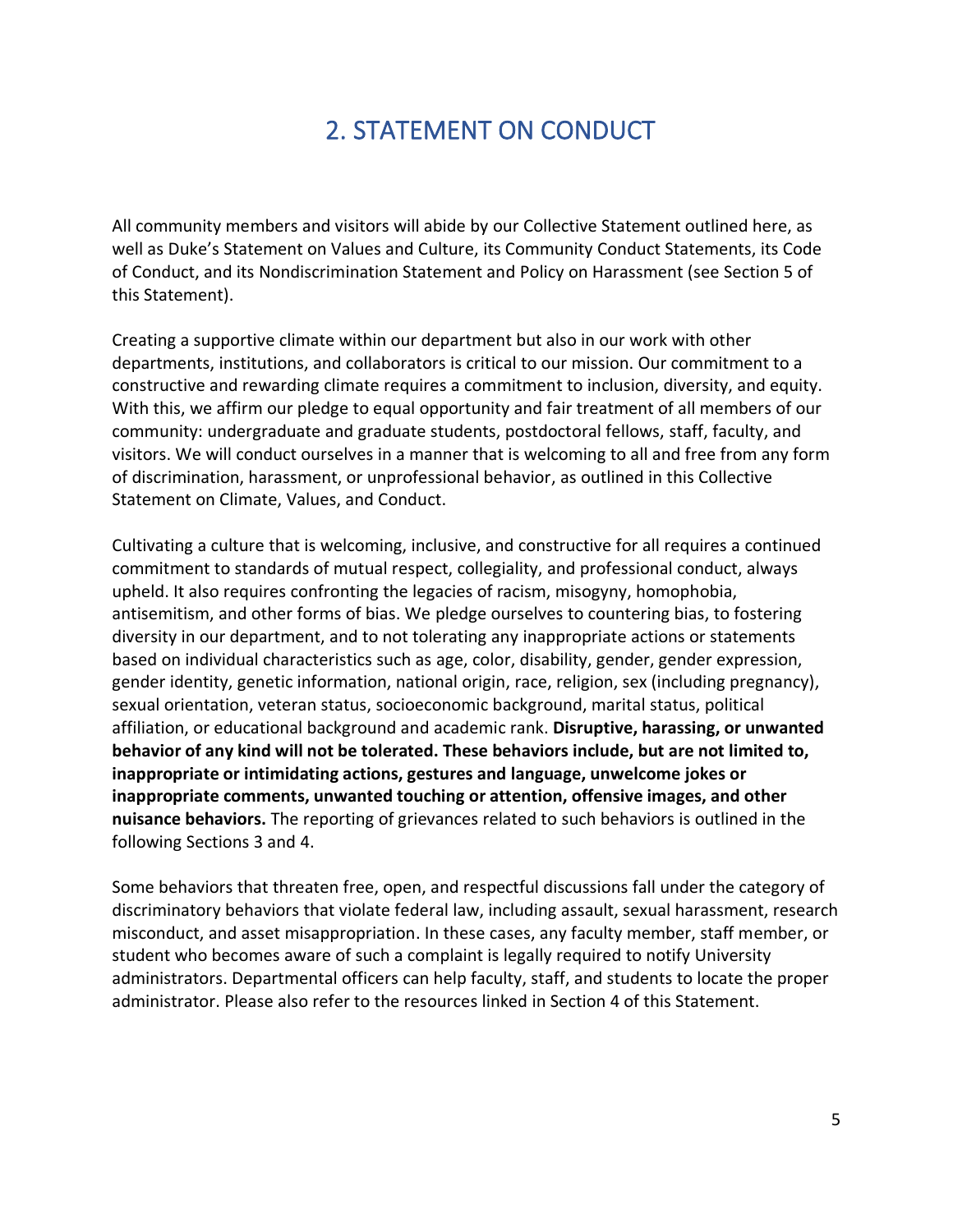## 3. DEPARTMENTAL REPORTING

A healthy and supportive climate depends on effective communication, not only for reporting problems but for helping reinforce and model positive behaviors. Channels of communication need to be open and transparent, mutually respectful, and available to anyone in the community.

Many issues can be worked out via direct conversation; for example, someone may not be aware of how their actions are being perceived, or of the harm they are causing. We recognize that this will not be possible in some circumstances, either because of the nature of a concern or because of a social/professional relationship. However, in other cases, respectful and frank discussions can improve situations without requiring external intervention.

All members of the community are accountable for their actions. It is important that we collaborate to prevent and to respond to actions that undermine a positive environment for work, education, research and other scholarly or professional activities. Certain behaviors that threaten our free, open, and respectful participation in our collective community, and which do not fall under the category of federally specified discriminatory behaviors, are considered a violation of our conduct policy. These should be reported to a departmental administrator as is appropriate to your situation and level of comfort; all concerns will be heard and considered respectfully:

- the Chair, for **any member of our community**, including undergraduate and graduate students, postdoctoral fellows, staff, faculty, and visitors
- the Director of Graduate Studies (DGS), for **graduate students**
- the Primary Advisor, for **graduate students**
- the Post-exams/Job Placement Advisor, for **graduate students**
- the Members of the DGS Advisory Committee, for **graduate students**
- the Members of the Post-exams/Job Placement Advisory Committee, for **graduate students**
- the Director of Undergraduate Studies (DUS), for **undergraduate students**
- the Members of the DUS Advisory Committee, for **undergraduate students**
- the immediate Supervisor or Business Manager, as well as the Duke Human Resources Policy Manual, for **staff**

When a potential violation is reported, the reporting party can expect to be taken seriously and to be informed of actions taken in response to the complaint, consistent with legal limits on the sharing of information about individual employees or students. Requests to keep the information confidential will be respected whenever feasible; no case will go forward without anonymity, unless with the express request of the complainant. Responses may range from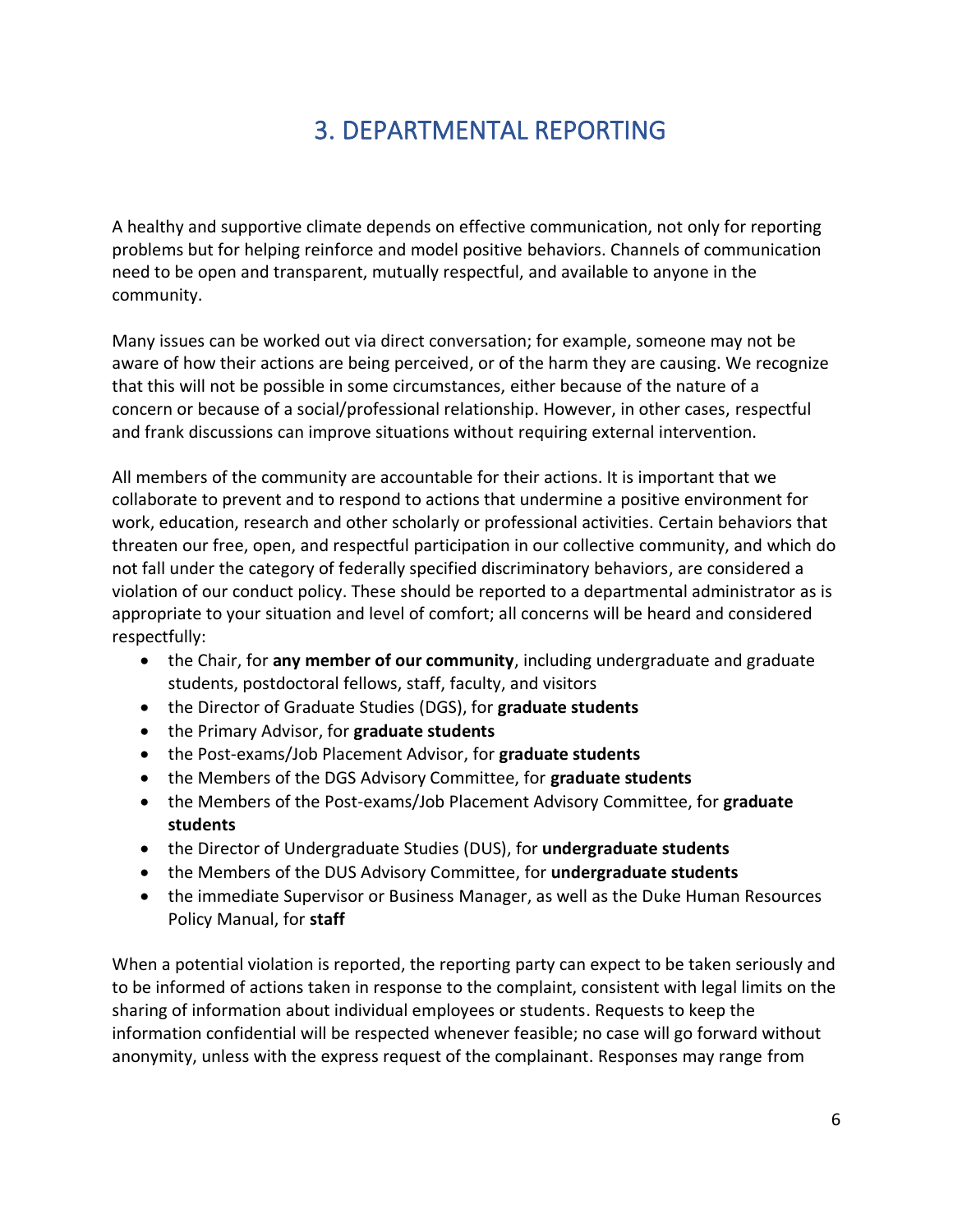verbal communication or warnings to notification of appropriate University authorities and restrictions on participation in departmental activities.

**Retaliation for the reporting of incidents is a violation of this policy and of Duke University policy.** By this, retaliation is prohibited against:

- an individual who files a complaint or report of discrimination, harassment, or related misconduct
- an individual against whom a complaint is filed
- an individual who participates in the reporting, investigation, or adjudication of possible violations of this Policy, or exercises any other right under this Policy
- an individual who engages in good faith opposition to what the individual reasonably believes to be discrimination, harassment, or related misconduct under this Policy

The expectations and process set out above apply to cases that harm the climate of the department and the wellbeing of its members. The department is legally required to notify University administrators of all complaints or cases of discrimination that violate federal law, including assault, sexual harassment, research misconduct, or asset misappropriation. Mechanisms for discussing grievances of any type are also available through Duke University channels designed specifically for students, staff members, or faculty members. For details, see Sections 4 of this Statement.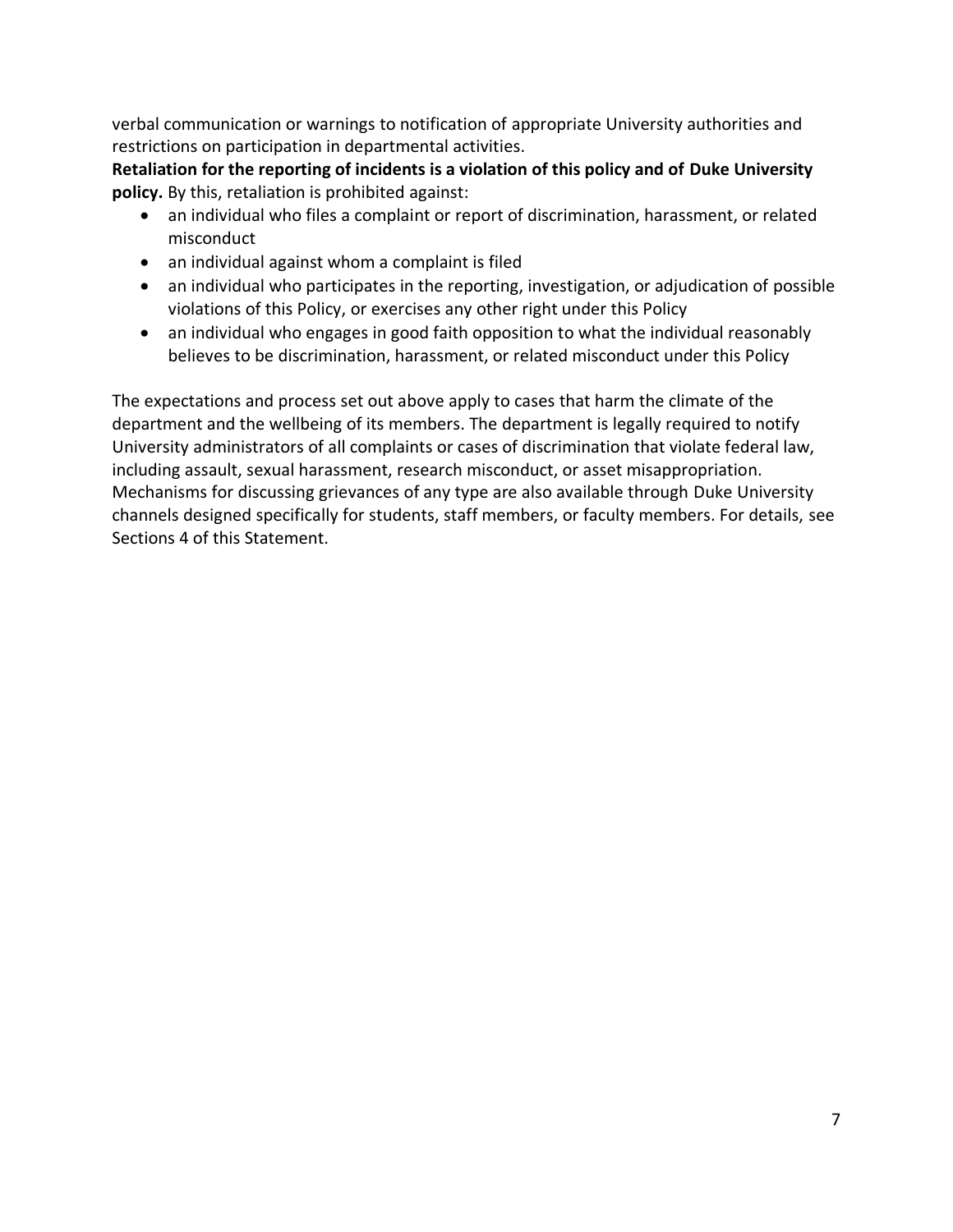## 4. A GUIDE TO NON-DEPARTMENTAL REPORTING

Sometimes, circumstances may be such that reporting to someone outside of the department is preferable. In this case you are encouraged to report your concerns to:

- the Ombudsperson
- the Trinity Graduate Dean
- the Dean of Humanities
- the Graduate School
	- o the Senior Associate Dean for Academic Affairs
	- o the Dean of the Graduate School
- the Office for Institutional Equity
- the Office of Student Conduct and Community Standards
- Blue Devils CARE (to discuss concerns about another community member's well-being):
	- o Anytime Telehealth for Students (for graduate students and postdoctoral fellows)
	- o Personal Assistance Service (for faculty and staff)

#### Non-Confidential Resources

If you report concerns to a Non-Confidential Reporting Option, someone will reach out to you to provide information regarding resources, support, and how to file a complaint. You are not required to respond. You do not need to file a complaint to receive support.

- **Office for Institutional Equity (OIE)**
	- o [https://oie.duke.edu](https://oie.duke.edu/)
	- o [oie-help@duke.edu](mailto:oie-help@duke.edu)
	- o 919-684-8222
- **Office of Student Conduct and Community Standards**
	- o <https://studentaffairs.duke.edu/conduct>
	- o 919-684-6938
- **Staff and Labor Relations**
	- o <https://hr.duke.edu/about-hr/department/staff-labor-relations>
	- o 919-684-2808
- **Duke University Police Department:**
	- o [https://police.duke.edu](https://police.duke.edu/)
	- o 919-684-2444 | Emergency: 911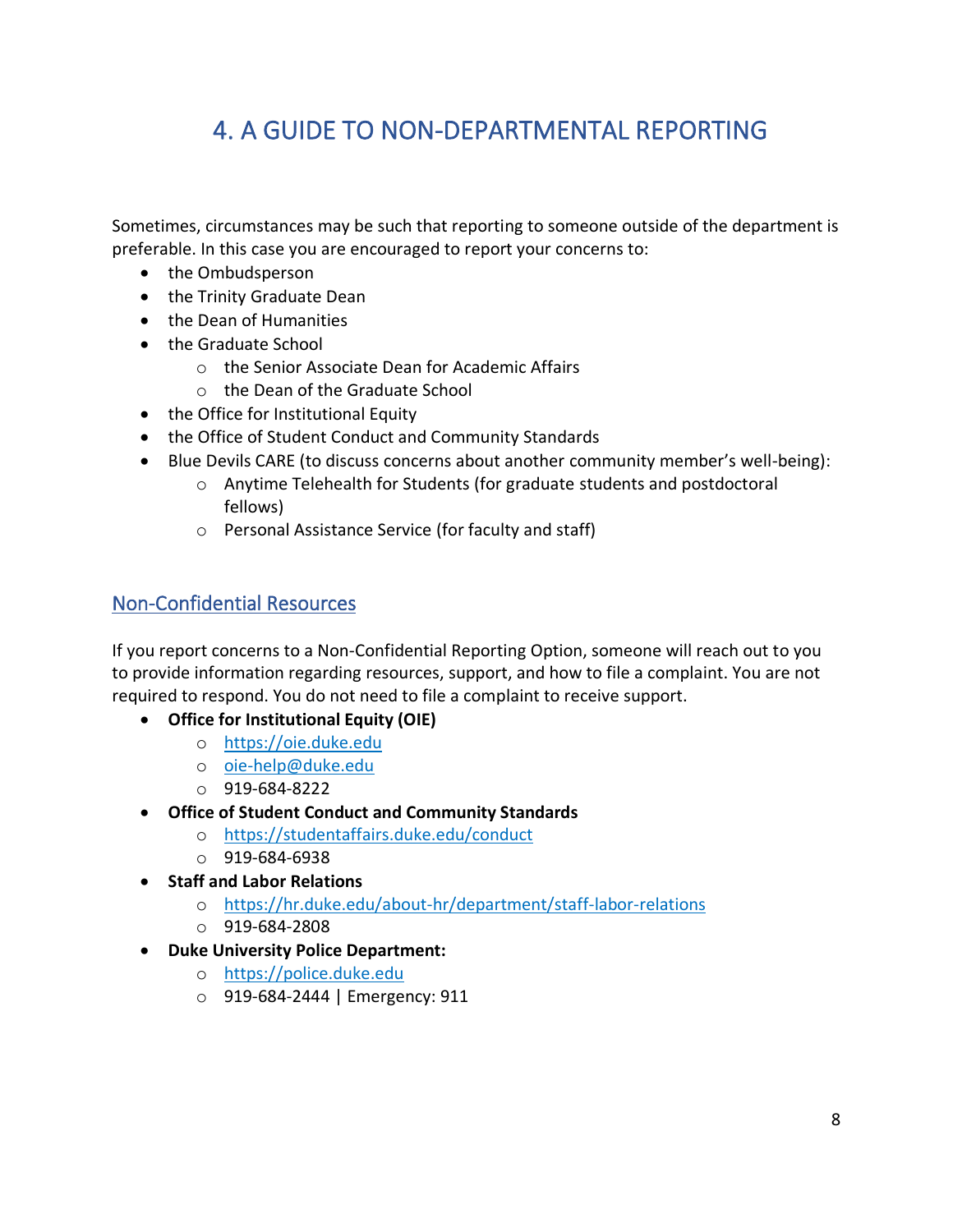### Confidential Resources

Confidential resources will not share information about a report without the individual's express written permission unless there is a continuing threat of serious harm to the Complainant or to others or there is a legal obligation to reveal such information (e.g., suspected abuse or neglect of a minor). These individuals can also help an individual make a report to the University.

- **Ombudsperson**
	- o <https://oie.duke.edu/ombuds>
	- o 919-660-2444 *(students)*
	- o 919-668-3326 *(medical school students)*
	- o 919-949-8687 or 919-681-7788 *(faculty)*
- **Women's Center**
	- o <https://studentaffairs.duke.edu/wc>
	- o 919-684-3897
- **Office for Gender Violence Prevention & Intervention**
	- o <https://studentaffairs.duke.edu/wc/gender-violence>
	- o 919-684-3897
	- o 919-970-2108 *(after-hours | weekends | holidays)*
- **Counseling & Psychological Services (CAPS for students)**
	- o <https://studentaffairs.duke.edu/caps>
	- $O = 919 660 1000$
- **Student Health**
	- o <https://studentaffairs.duke.edu/studenthealth>
	- o 919-681-9355
- **Personal Assistance Service (PAS)**
	- o [https://pas.duke.edu](https://pas.duke.edu/)
	- o 919-416-1727 *(employees)* |
	- o 800-387-2281 *(employees based at Duke Raleigh Hospital & Wake County)*
- **Durham Crisis Response Center (DCRC)**
	- o [https://thedcrc.org](https://thedcrc.org/)
	- o 919-403-6562 *(English)*
	- o 919-519-3735 *(Español)*
	- o 866-348-9473 *(24-Hour Number)*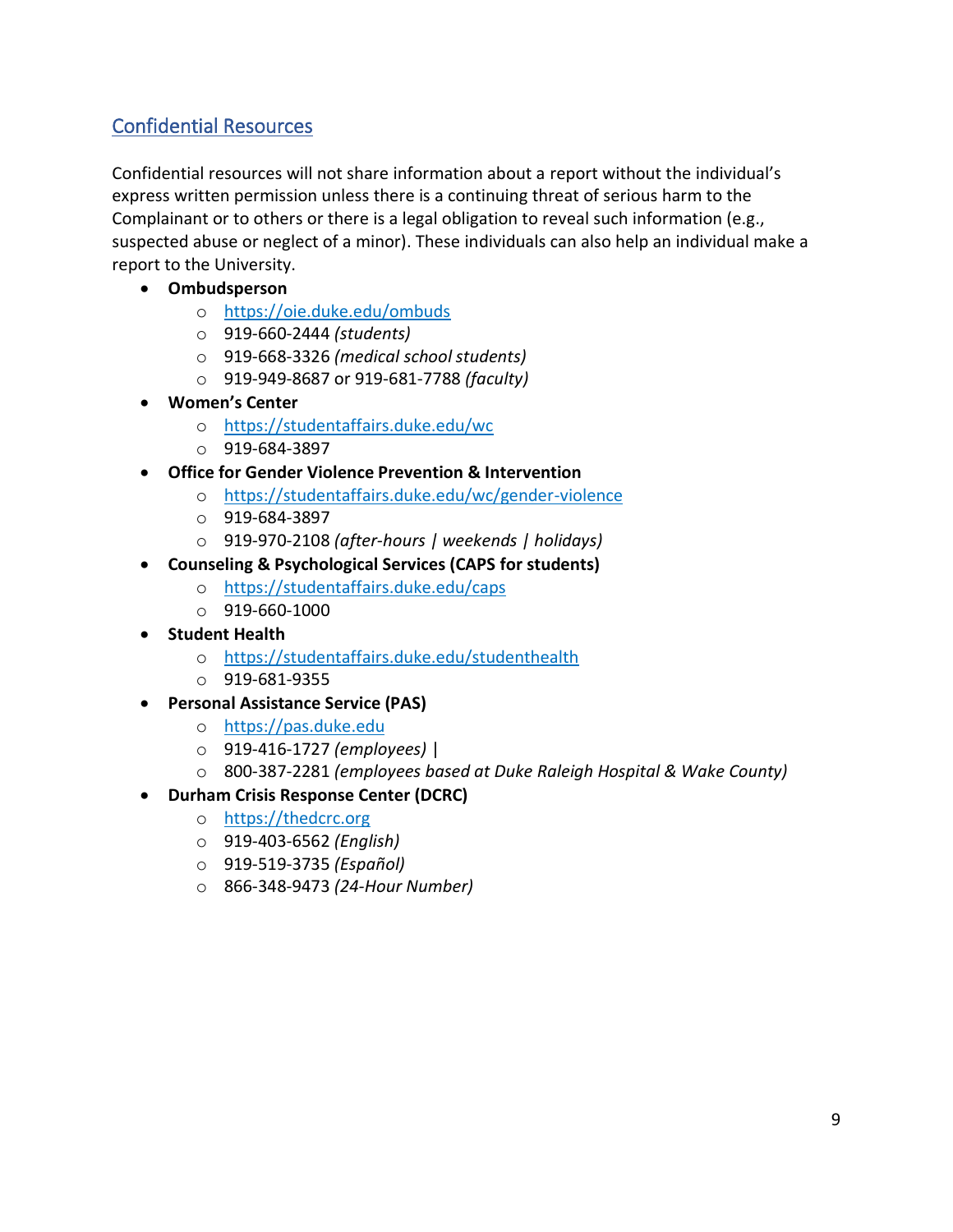## Further Information

#### **The Ombudsperson**

Duke University ombudspeople offer neutral and confidential guidance on a variety of issues for all students and faculty at Duke. They can:

- provide a neutral, safe, and confidential environment to talk
- listen to concerns and complaints and discusses appropriate options
- help to evaluate those options
- assist in resolving problems or conflicts
- provide information about or referral to university resources

The ombudsperson is also one of the university's confidential resources for situations involving sexual misconduct, along with the **Women's Center** staff, **Counseling and Psychological Services** staff, **Student Health** staff, and clergy acting as such in their professional role at Duke.

#### **Student Sexual Misconduct Policy and Procedures**

The Student Sexual Misconduct Policy describes to whom violations of this policy should be reported; avenues for confidential reporting; immediate/interim/long-term measures available to the complainant and the respondent; how the university will investigate and resolve alleged violations; possible sanctions; and, the appeal process.

• [https://studentaffairs.duke.edu/conduct/z-policies/student-sexual-misconduct-policy](https://studentaffairs.duke.edu/conduct/z-policies/student-sexual-misconduct-policy-dukes-commitment-title-ix)[dukes-commitment-title-ix](https://studentaffairs.duke.edu/conduct/z-policies/student-sexual-misconduct-policy-dukes-commitment-title-ix)

Specifically, the **Office of Student Conduct and Community Standards** is primarily responsible for implementing these procedures; the Office for Institutional Equity assists by investigating reports that the Office of Student Conduct refers to it. Anyone with concerns about a possible violation of the Student Sexual Misconduct Policy by a student is encouraged to contact the Office of Student Conduct:

- <https://studentaffairs.duke.edu/conduct/report-incident>
- [conduct@duke.edu](mailto:conduct@duke.edu)
- 919-684-6938

#### **Reporting an Incident: An Interactive Guide for Graduate School Students**

This guide helps Duke Graduate School students understand the options and processes for reporting harassment, discrimination, and other concerns. Choose a situation below for guidance and resources. (Note: This guide is written specifically for students in Ph.D. and master's programs in The Graduate School.)

• <https://projects.gradschool.duke.edu/reporting/>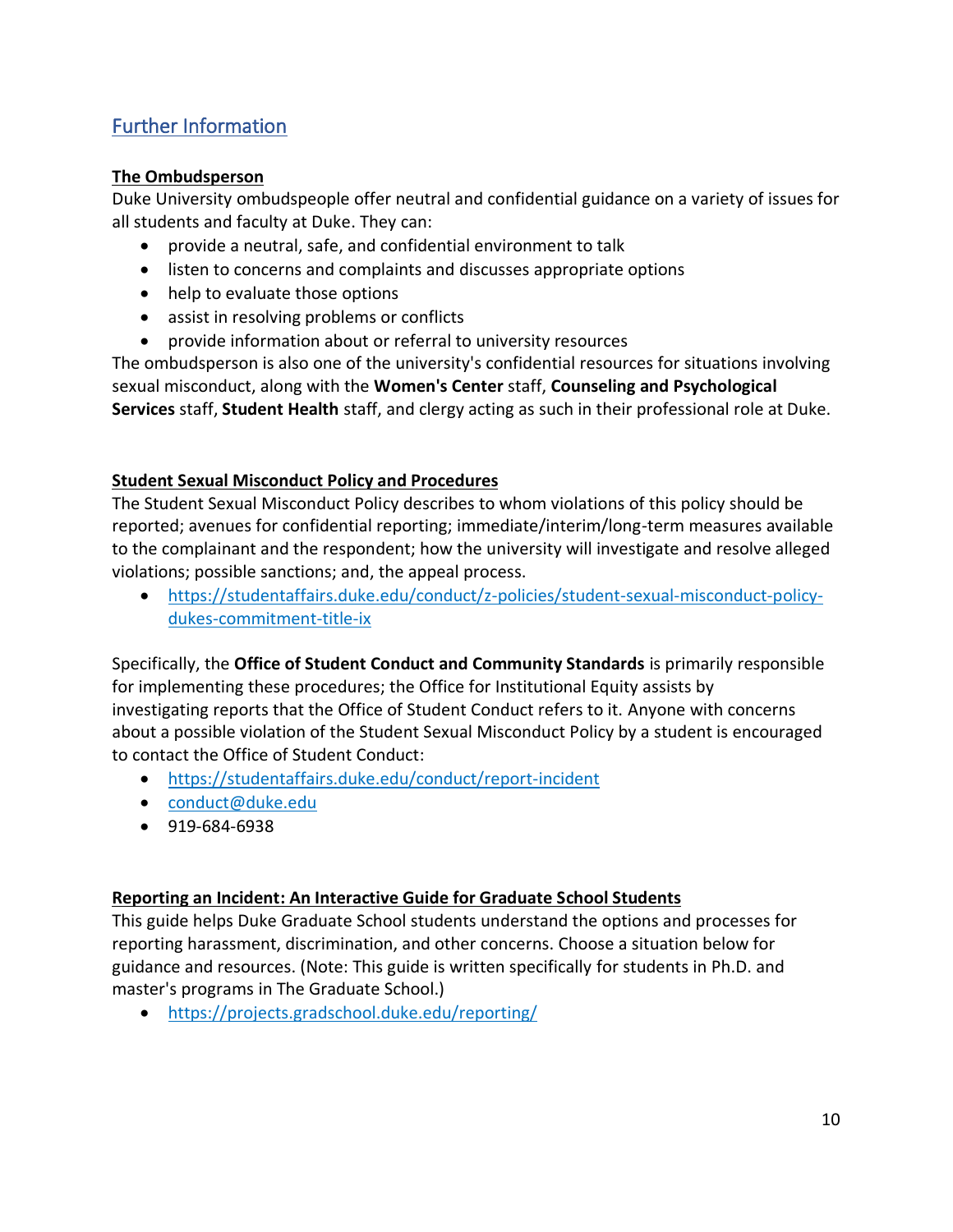#### **Reporting an Incident to the Office for Institutional Equity (OIE)**

The Office for Institutional Equity facilitates the intake and investigation of harassment allegations under Duke's Policy on Prohibited Discrimination, Harassment and Related Misconduct (PPDHRM).

• [https://oie.duke.edu](https://oie.duke.edu/)

Use the confidential online Incident Reporting tool to provide OIE with preliminary information concerning incidents of protected status harassment, discrimination and related misconduct involving students, faculty, or staff. OIE will respond to all submissions regardless of the nature of the report and will forward it to the office responsible for addressing it, as appropriate. Though the form may be submitted anonymously, Duke University cannot provide supportive measures with anonymous submissions. In addition, anonymous reports may also impact the University's ability to investigate and/or take disciplinary action.

- Complaints and Concerns:<https://oie.duke.edu/complaints-and-concerns>
- Reporting process:<https://oie.duke.edu/reporting-process>
- Report an incident: [https://duke.qualtrics.com/jfe/form/SV\\_8phpNwgGLhweGpf](https://duke.qualtrics.com/jfe/form/SV_8phpNwgGLhweGpf)

#### **Reporting an Incident to the Office of Student Conduct and Community Standards**

The Office of Student Conduct and Community Standards facilitates the resolution of harassment matters in which the respondent is an undergraduate or graduate student according to the procedures set forth in the Resolution of Student Conflict and Alleged Violations of University Policy:

• <https://studentaffairs.duke.edu/conduct>

#### **Reporting of Harassment Not Involving a Protected Class Status**

To report other violations (for instance, if you witness or are asked to participate in actions that are not consistent with Duke's Values), please go to:

• <https://values.duke.edu/speak-up-reporting/>

#### **RCR Training Opportunities**

The Duke Graduate School regularly offers RCR training in a range of topics including those identified by the US Office of Research Integrity as well as other areas necessary for your professional development as a scholar engaged with your research community.

• [https://gradschool.duke.edu/professional-development/programs/responsible](https://gradschool.duke.edu/professional-development/programs/responsible-conductresearch/rcr-topics)[conductresearch/rcr-topics](https://gradschool.duke.edu/professional-development/programs/responsible-conductresearch/rcr-topics)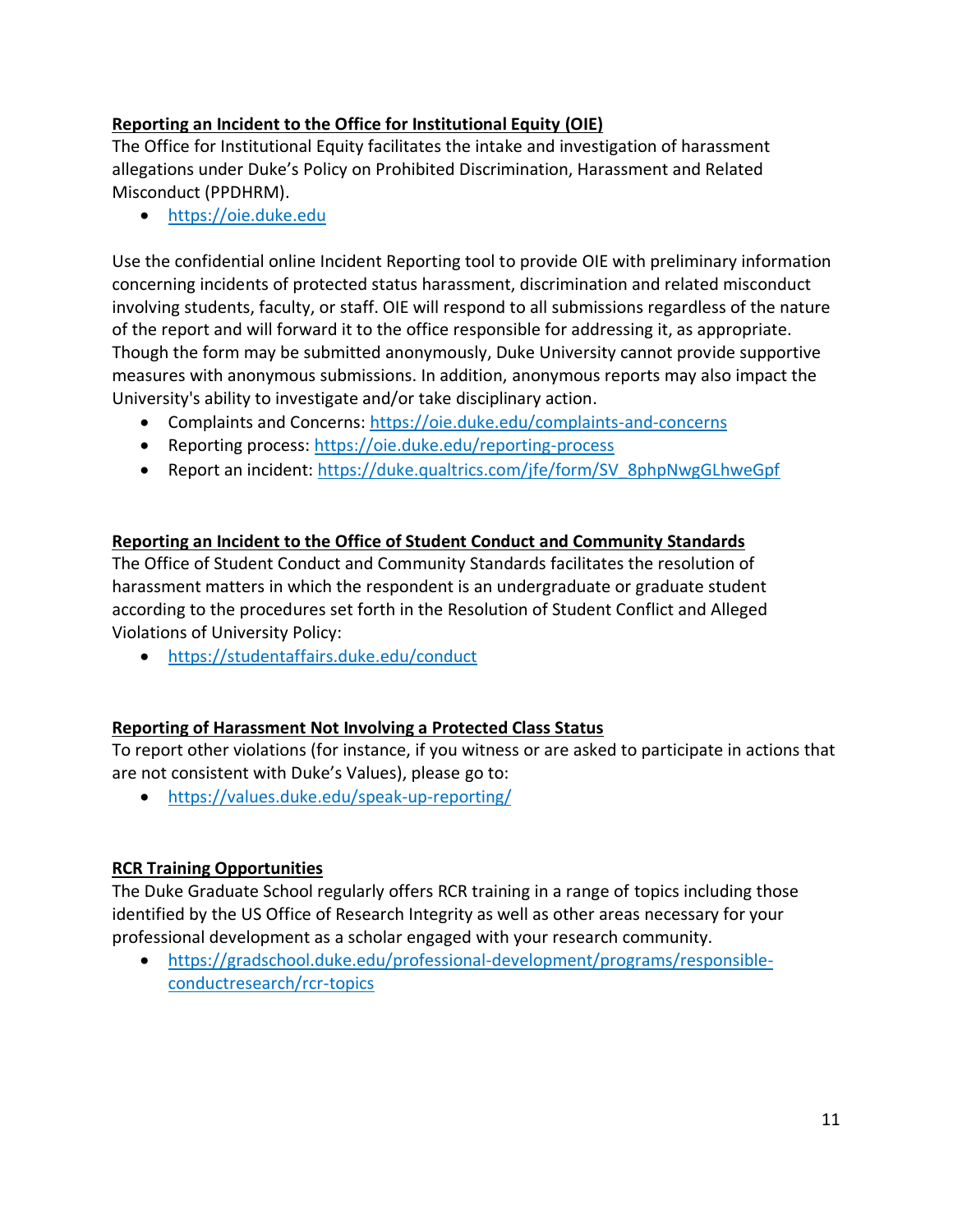## 5. DUKE UNIVERSITY STATEMENTS, POLICIES, & PROCEDURES

#### **Duke on Values & Culture, Code of Conduct, Community Conduct, and Policies**

- Statement on Values & Culture o [https://values.duke.edu](https://values.duke.edu/)
- Community Conduct Statements o <https://values.duke.edu/resource-links/community-conduct-statements/>
- Code of Conduct
	- o [https://values.duke.edu/wp-content/uploads/sites/60/2019/08/Code-of-](https://values.duke.edu/wp-content/uploads/sites/60/2019/08/Code-of-Conduct-BoT-Endorsed-December-1-2018-FINAL-One-Hotline.pdf)[Conduct-BoT-Endorsed-December-1-2018-FINAL-One-Hotline.pdf](https://values.duke.edu/wp-content/uploads/sites/60/2019/08/Code-of-Conduct-BoT-Endorsed-December-1-2018-FINAL-One-Hotline.pdf)
- Duke Policies
	- o [https://policies.duke.edu](https://policies.duke.edu/)

#### **Duke Policy and Procedures on Prohibited Discrimination, Harassment and Related Misconduct (PPDHRM)**

- Introduction of Policies, Procedures, and Statements
	- o <https://oie.duke.edu/introduction-policies>
- Policy on Prohibited Discrimination, Harassment, and Related Misconduct
	- o <https://oie.duke.edu/ppdhrm>
- Title IX Sexual Harassment Grievance Procedures
	- o <https://oie.duke.edu/tix-sexual-harassment-grievance-procedures>
- Complaint Handling Procedures for Discrimination and Harassment Matters Involving a Student as a Respondent
	- o <https://oie.duke.edu/procedure-non-tix-student>
- Complaint Handling Procedures Involving a University Faculty and Non-Faculty Staff as a Respondent
	- o <https://oie.duke.edu/procedure-faculty-staff>

#### **Discrimination**

- Duke Policy, Procedures, Resources
	- o <https://oie.duke.edu/discrimination>
- Duke Nondiscrimination Statement
	- o <https://oie.duke.edu/sites/default/files/documents/STM-dns-Sep2019.pdf>

#### **Harassment**

• Duke Policy, Procedures, Resources